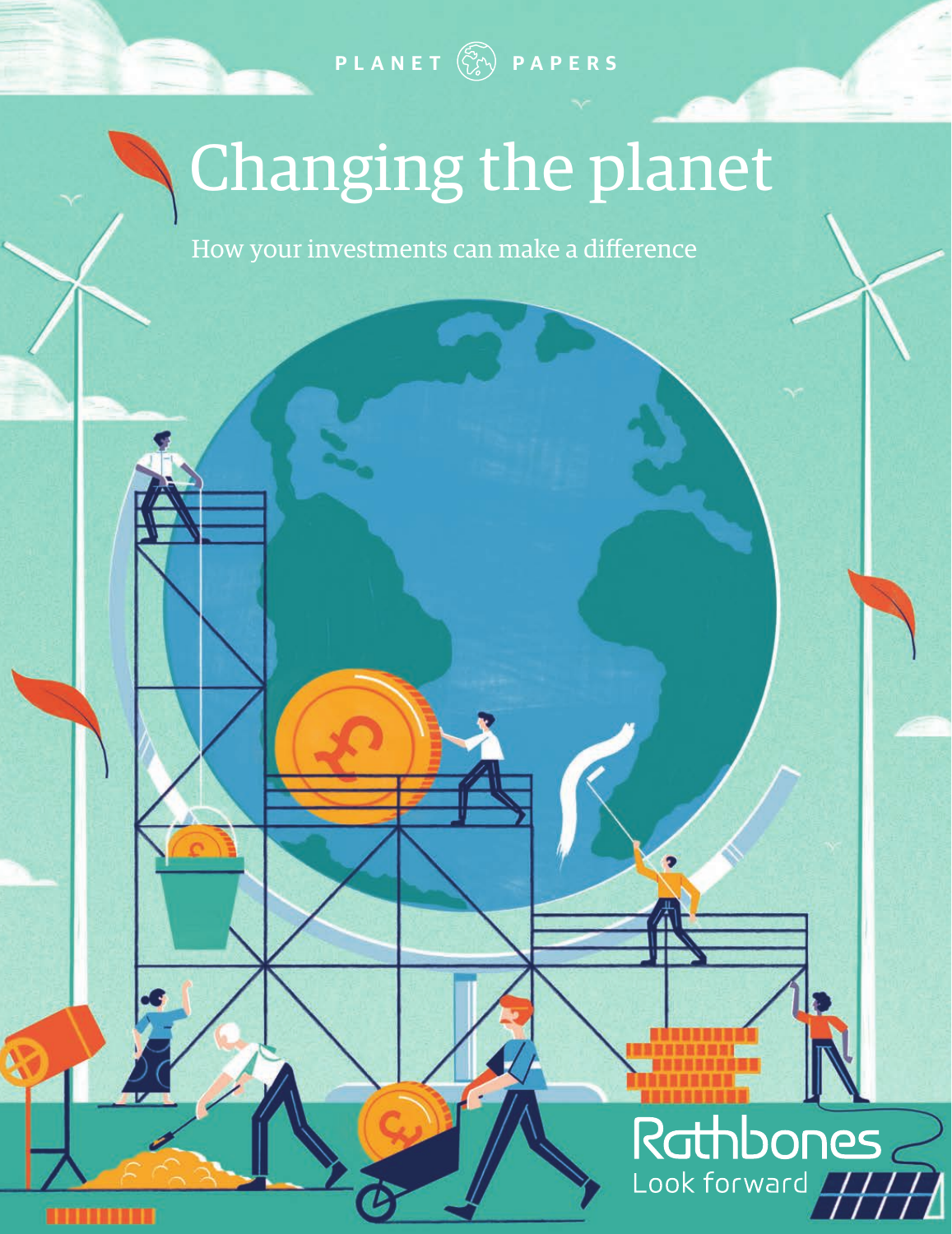

Can our investments make the planet a better place?

Cover illustration: Michael Driver, Folio Art

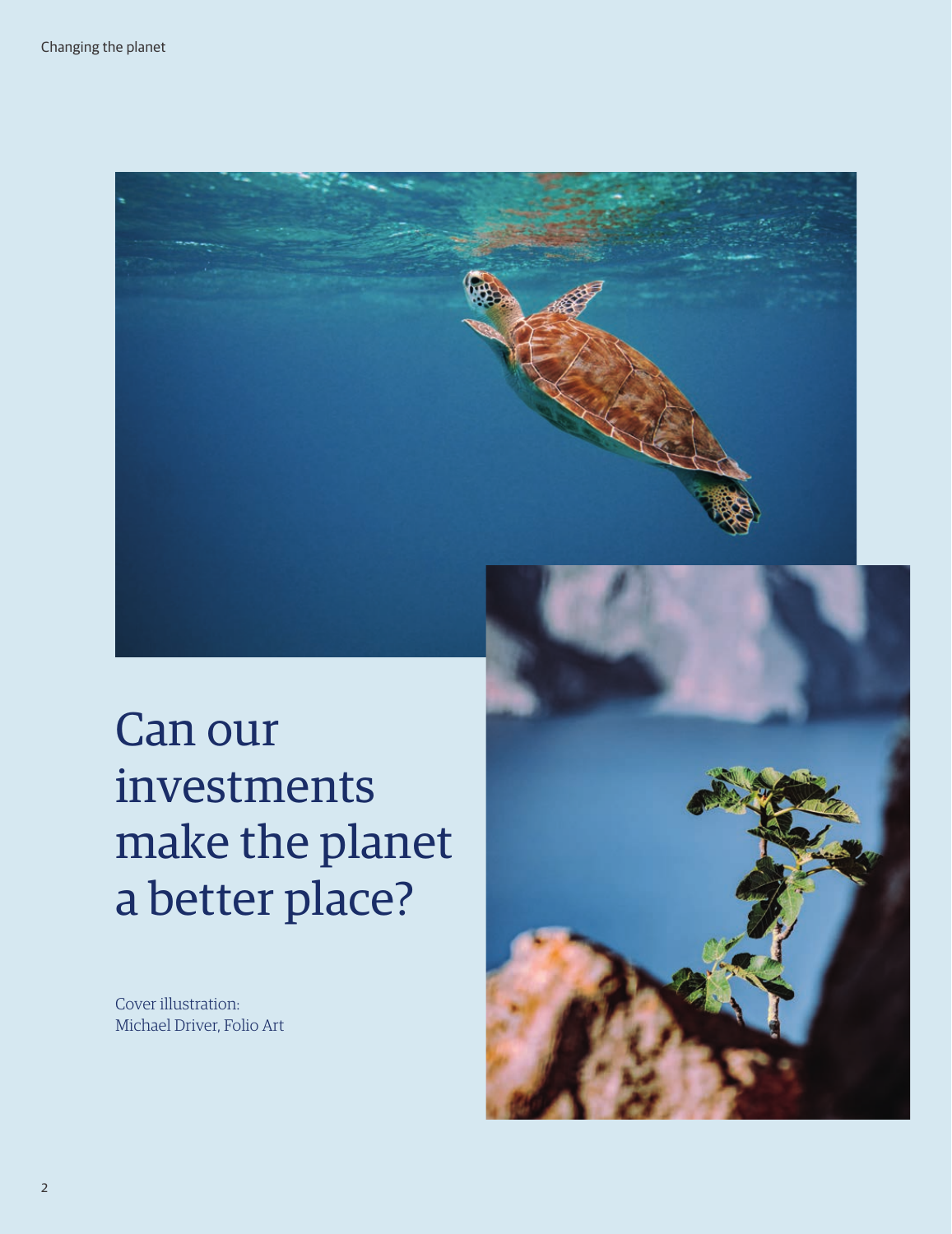### Can investors change the world?

*A growing number of people are questioning how their pensions and other savings are invested. Rathbones' stewardship director Matt Crossman explains why he firmly believes we can make the world a better place through our investments, and how best to do it.*

> When it comes to making Planet Earth a better place, ordinary investors don't normally spring to mind. Maybe we need to reset our thinking. Film director Richard Curtis apparently thinks responsible investing could be the next blockbuster. The man famous for directing *Love Actually* and screenwriter of *Four Weddings and a Funeral* has turned his focus to a new subject — the £3 trillion UK pension industry.

His Make My Money Matter campaign claims that moving money to a 'more sustainable fund' can have 27 times more impact in reducing your carbon footprint than giving up flying and becoming a vegan combined.

That's a surprising statistic, and an encouraging one for investors who are increasingly questioning how they can best use their savings to make a positive change in the world. So how can they?

#### **Avoidance**

The most obvious way is to simply avoid certain industries. This is called negative screening — investing in funds that explicitly avoid industries like fossil fuels, tobacco, munitions and gambling, or instructing an investment manager to exclude them. This can also be done indirectly, through lobbying for negative screening.

Campaigners claim that 1,244 institutions managing \$14.61 trillion between them have now decided to exclude fossil fuels from their portfolios, largely as a result of this kind of lobbying. Half of Britain's universities have cut investment ties with the industry. This summer, so did two of the country's biggest pension schemes — the £75 billion Universities Superannuation Scheme, representing university lecturers, and the National Employment Savings Trust (NEST), a government–backed scheme that has nine million members.

Proponents of this approach say that by choking demand for shares in these industries you put downward pressure on the share price, which makes it harder and more expensive for companies to raise capital. In turn, you drive the value of sustainable companies up, making it easier for them to raise money and grow

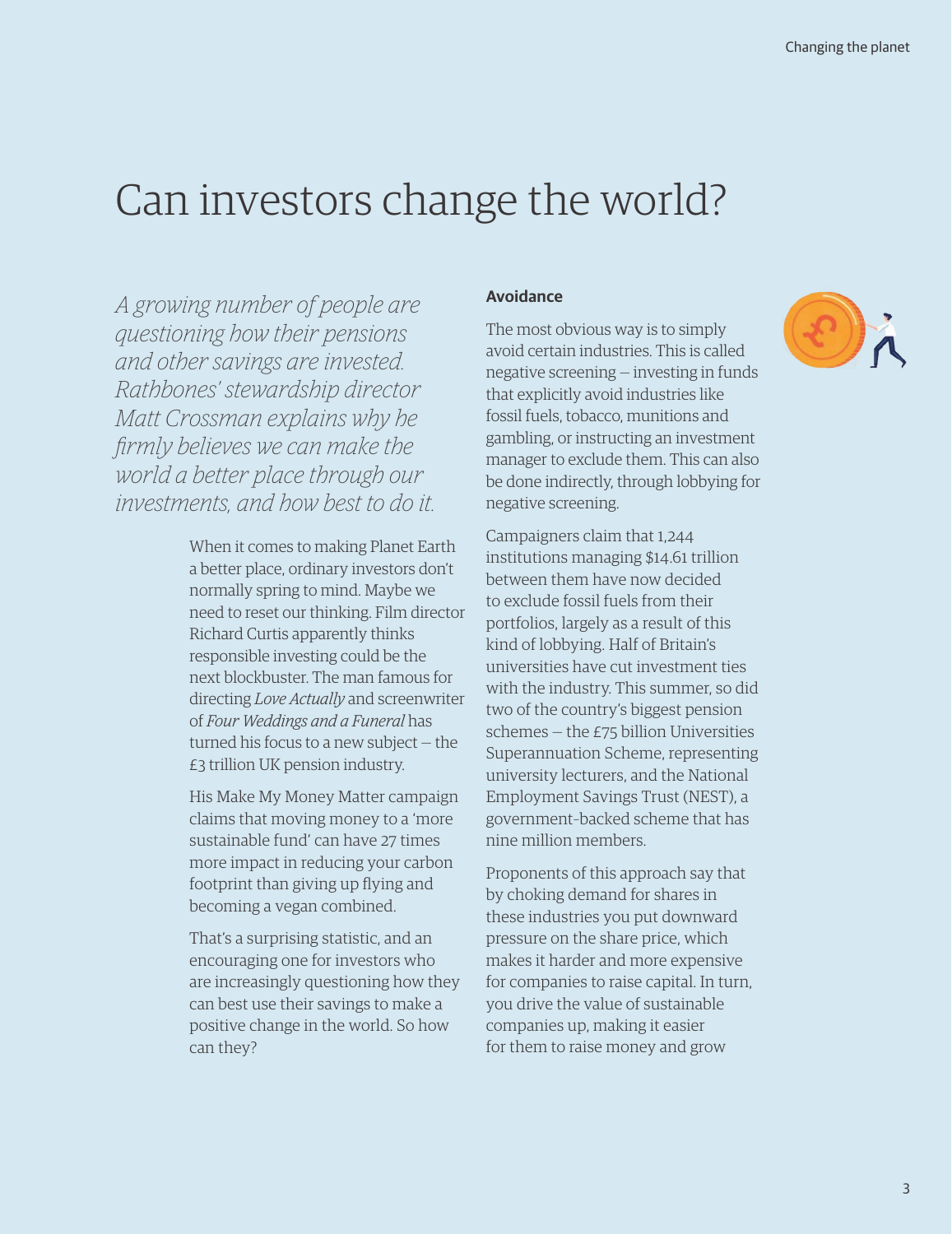

their businesses. You are effectively redirecting capital — the lifeblood of business — to sustainable industries and companies.

You also avoid the risk of being left with stranded assets — holding shares in valueless fossil fuel companies, for example, when the world has switched to renewable energy.

But negative screening on its own is insufficient. You need to apply sustainability checks and filters around all your investments. This is where environmental, social and governance (ESG) factors come into play.

#### **Positive investing through ESG**

Managers looking to invest sustainably judge companies not just by their financial prospects but by how they perform on ESG issues. They look for best–in–class companies that take seriously their responsibilities to the planet, their staff, customers and neighbours and that are run transparently and well.

There is a growing weight of academic evidence now to show that taking these factors into account can boost investment performance. Over the long term it seems that more sustainable can also mean more profitable.

Managers often rely on specialist agencies to help research and rate companies for their ESG performance. But ESG screening is not flawless. This was made abundantly clear in July, when it emerged that workers in Leicester linked with making clothes for the highly ESG–rated online fashion giant Boohoo were being paid just £3.50 an hour — nearly 60% less than the minimum wage.

Social media lit up with shoppers promising to boycott the company, and its shares lost nearly half their value in the space of a week.

One ratings agency had given Boohoo an AA in June, with 8.4 out of 10 for 'supply–chain labour standards' (the industry average is 5.5).

Ratings agencies often focus on different factors and can reach very different conclusions from the same evidence. American car manufacturer Tesla, for instance, is graded A by one and ranked in the bottom 10% by another! So this is not as simple as it looks.

#### **Divestment**

After the Boohoo story broke, several of the country's biggest sustainable funds that had invested in Boohoo sold their holdings. This is known as 'divestment'.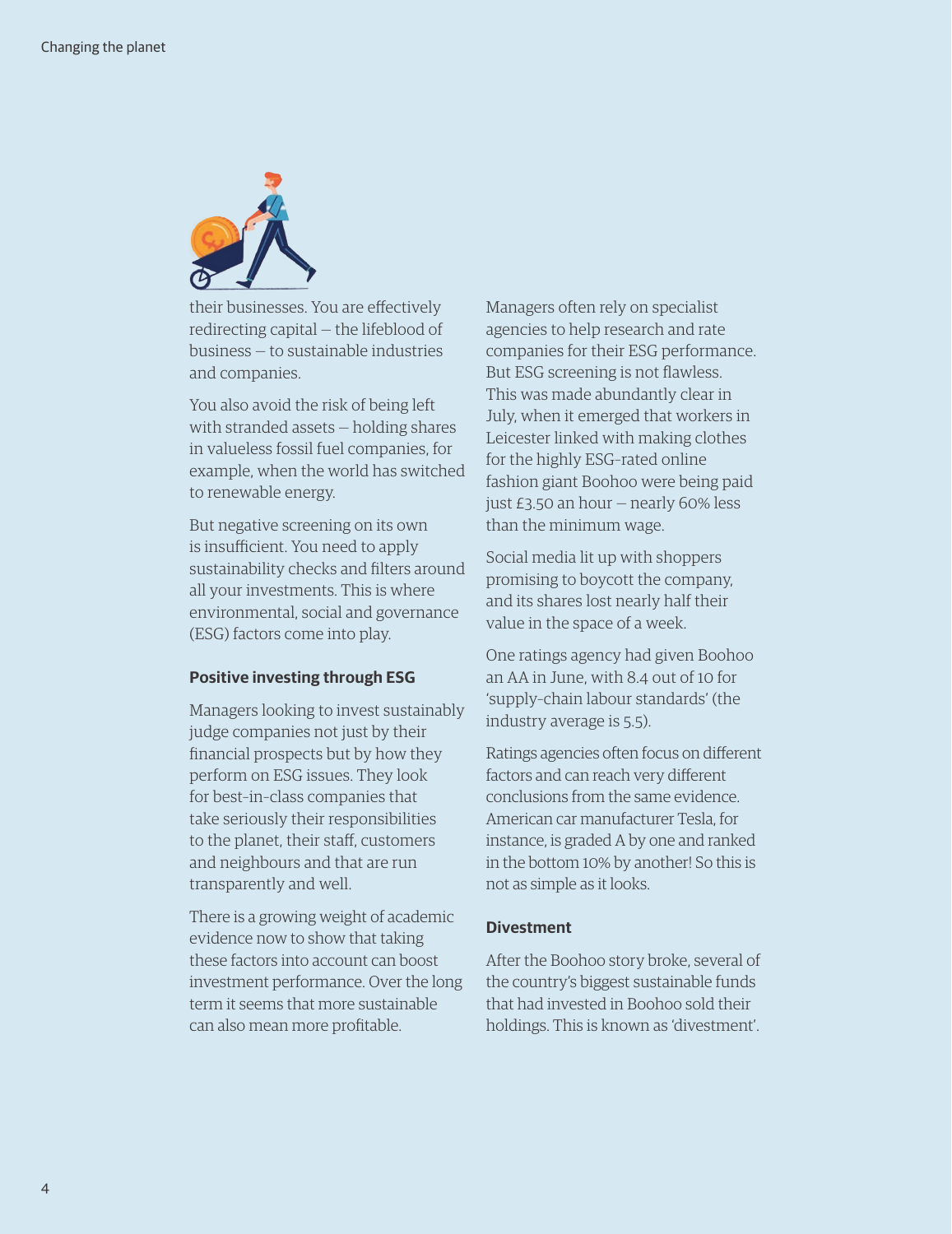"Government believes a partnership with business is the way to achieve the innovative change required to get us to net zero."

> Divestment is often seen as a drastic last step for a manager because once you are no longer a shareholder your power to effect change within a company shrinks dramatically. Pensions minister Guy Opperman welcomes investors proactively seeking to use their savings more positively, but disagrees with campaigners who have forced pension schemes to not only screen out but also divest existing holdings of 'high– carbon stocks'.

> Writing in the *Telegraph* in July he said: "I strongly believe this is the wrong approach. Government believes a partnership with business is the way to achieve the innovative change required to get us to net zero. Holding such assets places trustees in an influential position to nudge, cajole or vote firms towards lower–carbon business practices. The tactic of simply selling them to others without the same environmental concerns is counterproductive."

He advocates a strategy of constructive engagement — something with which I am familiar.

#### **Engagement**

I joined Rathbones in 2004 as an assistant ethical researcher. One of my early jobs was to help Rathbone Greenbank clients file a shareholder resolution at the 2006 Shell annual general meeting (AGM). Our clients joined with more than a hundred other individuals, asking the company to do a much better job of ESG risk management.

I went back in 2010 to challenge Shell over its activities in the Canadian oil sands. These are vast swathes of land containing heavy deposits of glutinous bitumen or extremely heavy crude oil.

Shell was mining and processing the oil, leaving deep and ugly scars on the landscape, which needed to be restored afterwards. It is an expensive and carbon–intensive way to generate oil. Though the company was attempting carbon capture and storage and working hard to meet the demands of environmentalists, we challenged Shell as to whether it was worth the environmental and economic risk.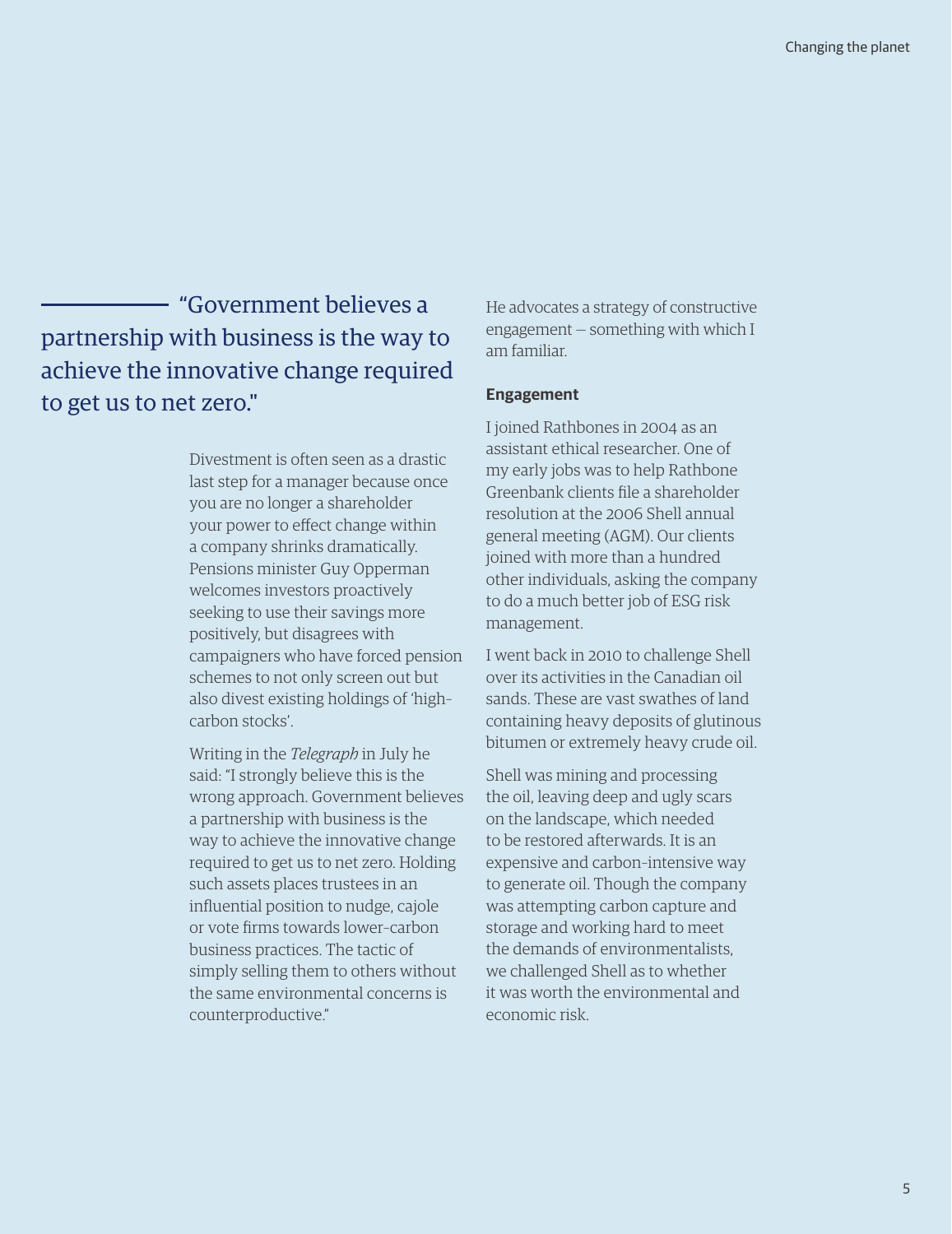

Shareholders can bring about change, but it takes time and patience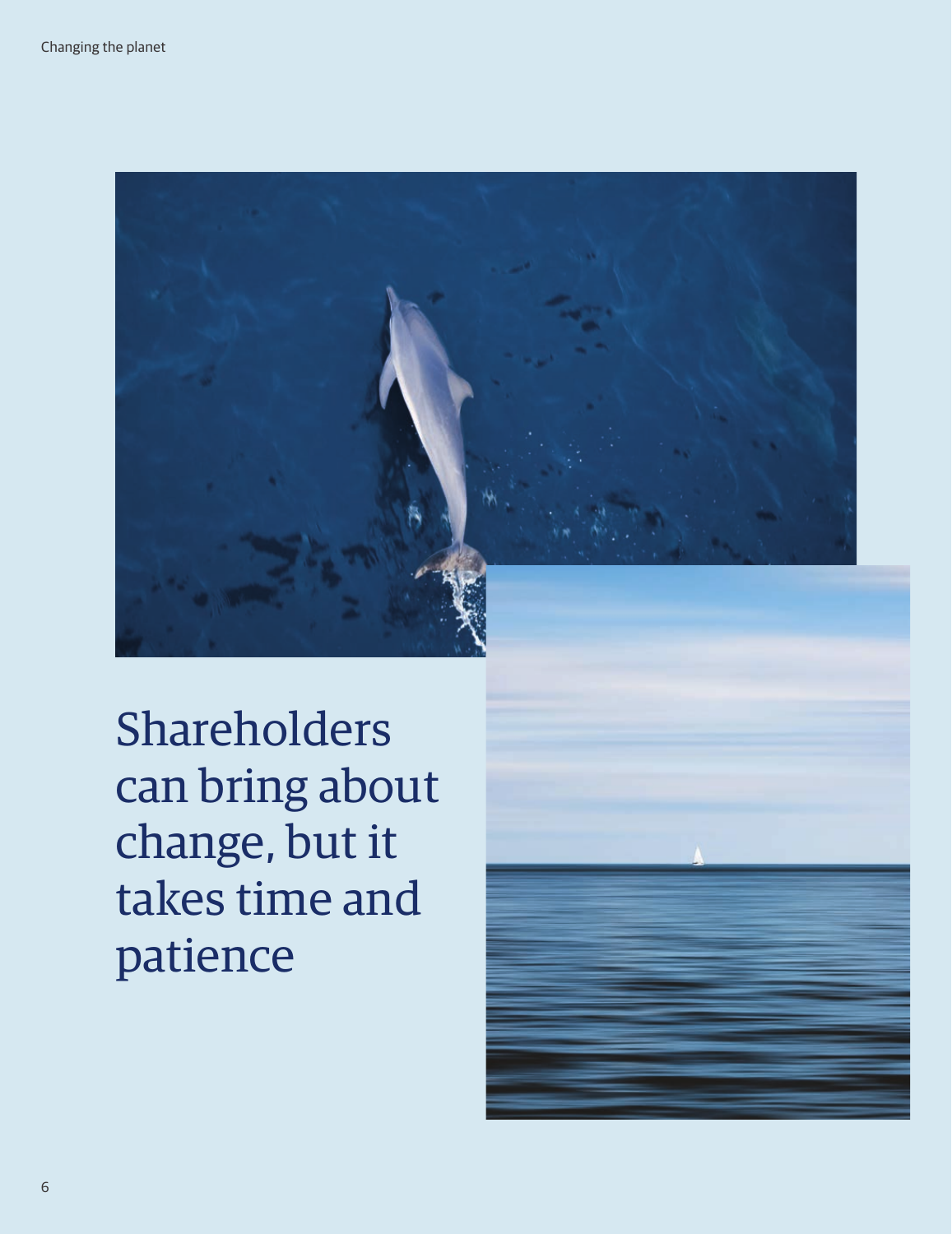In 2017 Shell sold most of its holdings. French energy giant Total recently announced that it was writing off around \$7 billion worth of oil sands assets in Alberta because the production costs are too high in a world transitioning to low–carbon energy.

In 2013 Shell began considering drilling in the Arctic. I was there at the AGM again, asking questions. The company eventually retreated. Between 2014 and 2018 we were part of a 10–strong team of UK asset managers engaging with the 10 biggest carbon emitters on the UK stock exchange. I took the lead on Shell, trying to get it to set rates for reducing carbon emissions. Having resisted at first, Shell has now set itself an ambition to become a net– zero emissions energy business by 2050 or sooner.

Since 2014 I have worked with large utility company Scottish and Southern Energy to see how it will reduce its carbon emissions in line with societal expectations. We have pushed persistently for the firm to go further and faster. This year it announced that it had effectively set a plan to align itself with the Paris Agreement targets. We went back and asked it to put an element of its executive pay at risk if it did not achieve its targets, and it has done that.

 Research has shown that engagement is much more likely to be successful if investors — and large investors in particular — coordinate their efforts.

If you can draw any lesson from my experience, it is that shareholders can bring about change. But it takes time and patience. And it can take collaboration.

In essence, when I appear on behalf of Rathbones at an AGM I represent a company with values. I also represent 40,000 or more clients who have values as well. And I represent nearly £50 billion worth of assets. That is a lot of weight behind me. There is an even bigger multiplier effect when I collaborate with other managers through the Principles for Responsible Investment (PRI) or Climate Action 100+.

Research by Professor Elroy Dimson, of Cambridge University's Judge Business School, has shown that engagement is much more likely to be successful if investors — and large investors in particular — coordinate their efforts. And the results are clear in returns. When a firm responds to engagement, its share price rises in the following year  $-$  on average by 8.6% for corporate governance issues and 10.3% for climate change matters.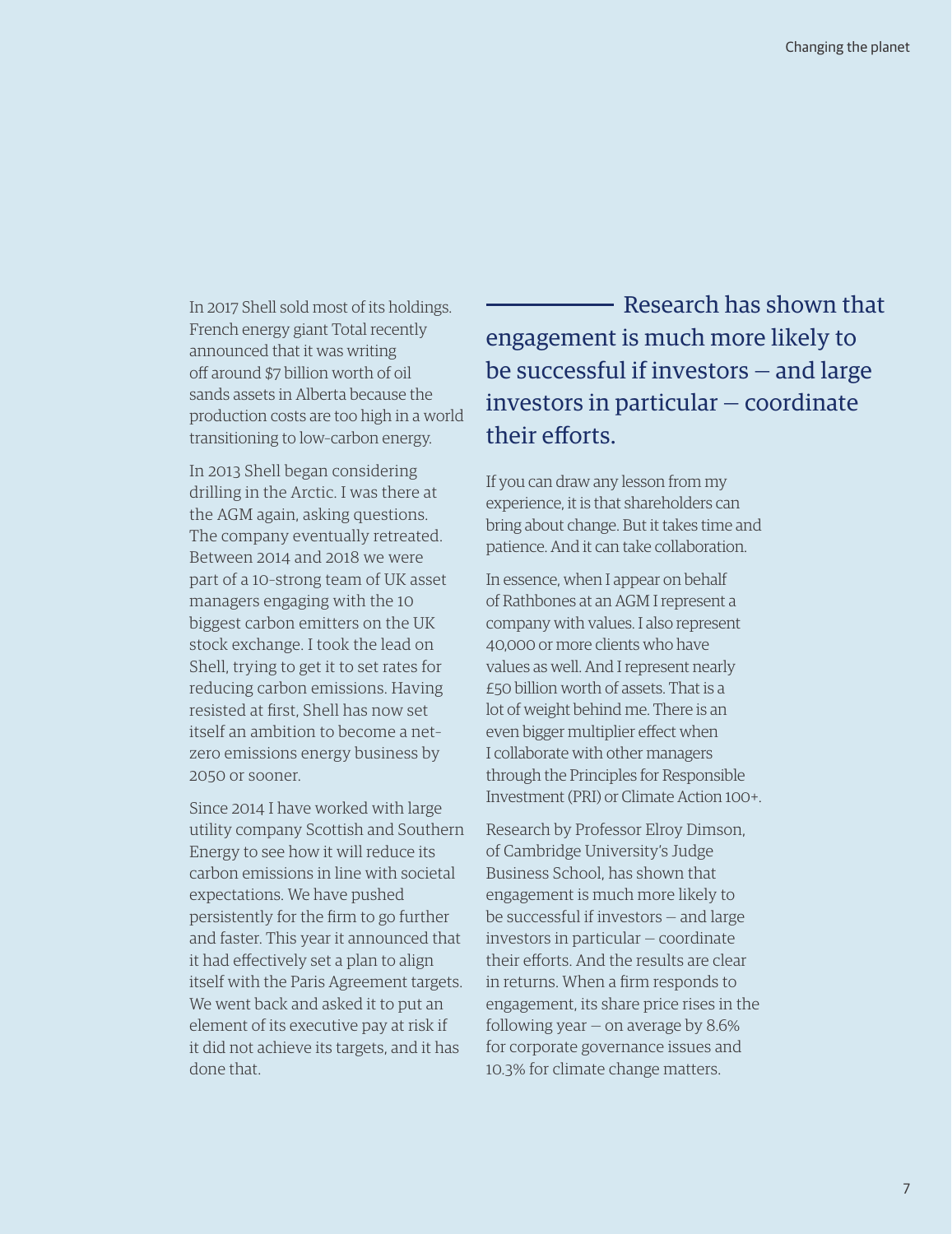

It is not always easy to conduct collaborative engagement, and inevitably you get some companies joining these campaigns simply to look good. But when it goes well, few methods can match it.

#### **Beyond box–ticking**

The range of issues on which we engage is broad. And that is another argument for engagement. You can press for improvements on environmental, social and governance matters. And you can continue to press.

The campaign I am probably proudest of is around modern slavery — a term covering forced labour, human trafficking, forced marriages and debt bondage. It is estimated to affect 40.3 million people globally and 136,000 in the UK.

Rathbones was instrumental in ensuring that when the Modern Slavery Act was passed in the UK in 2015, a clause was included to ensure that large companies were forced to report on their efforts to deal with the problem. Last year we found some of the 350 biggest listed companies in Britain ignoring this demand.

We drew this to the attention of fellow PRI signatories and orchestrated a campaign. We attracted a coalition of 23 investment managers, including Aberdeen Standard, Aviva Investors and Legal & General. Between us we had more than £3.2 trillion assets under management. We identified 23 companies we regarded as serious laggards. Together we wrote to these firms ahead of the AGM season, calling on them to comply with the Act and to disclose what actions they have taken to identify and eliminate slavery in their supply chains. We warned that we would vote against their reports and accounts if they did not take action.

The results have been incredible. Around two–thirds of the companies we targeted have already made changes to become compliant. You can debate whether it has materially reduced slavery yet, but the starting point is for firms to be actively looking for signs of it. We know that there are millions of slaves in the world so it is going to affect most supply chains at some level.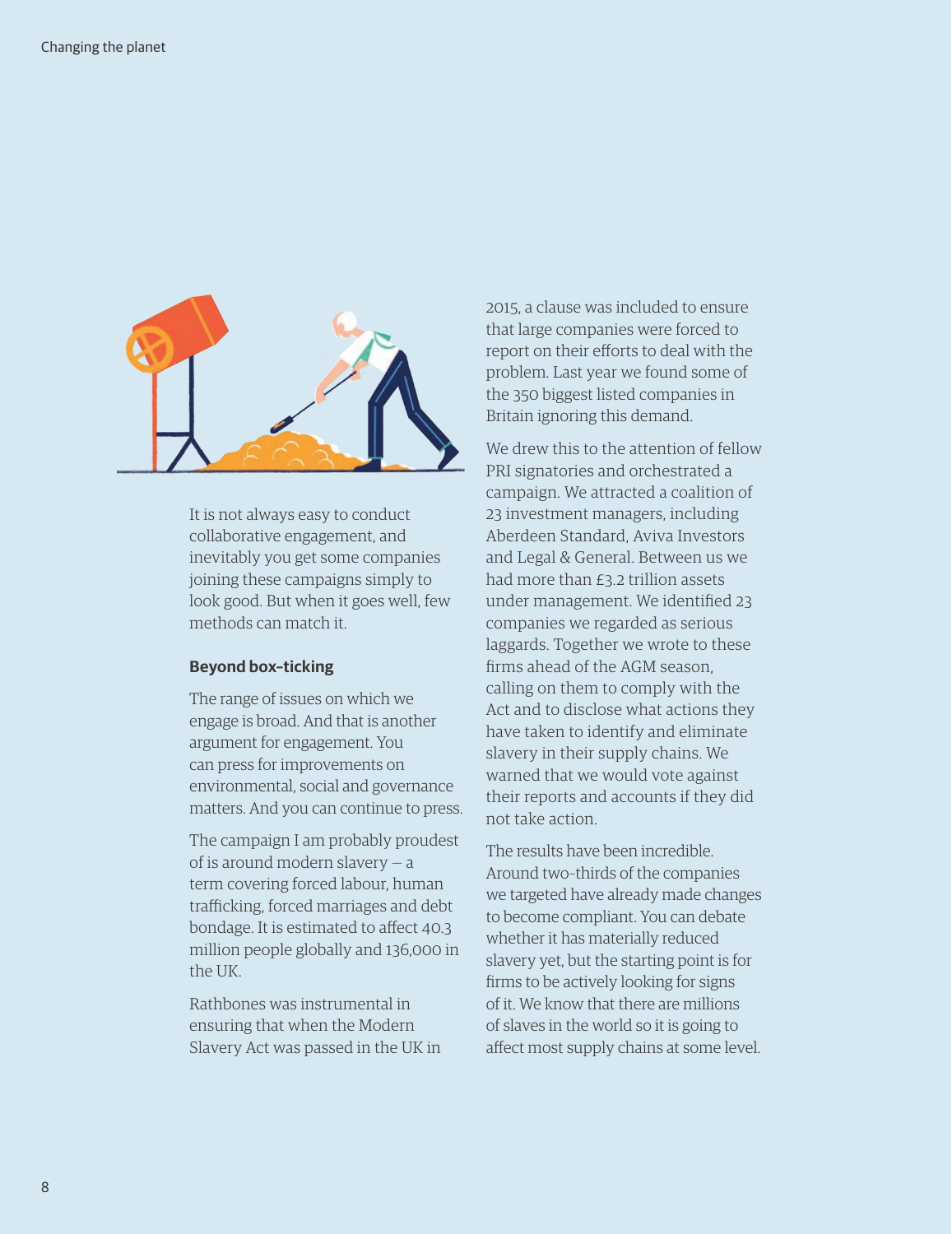

We know that we will have to continue to adapt and invest

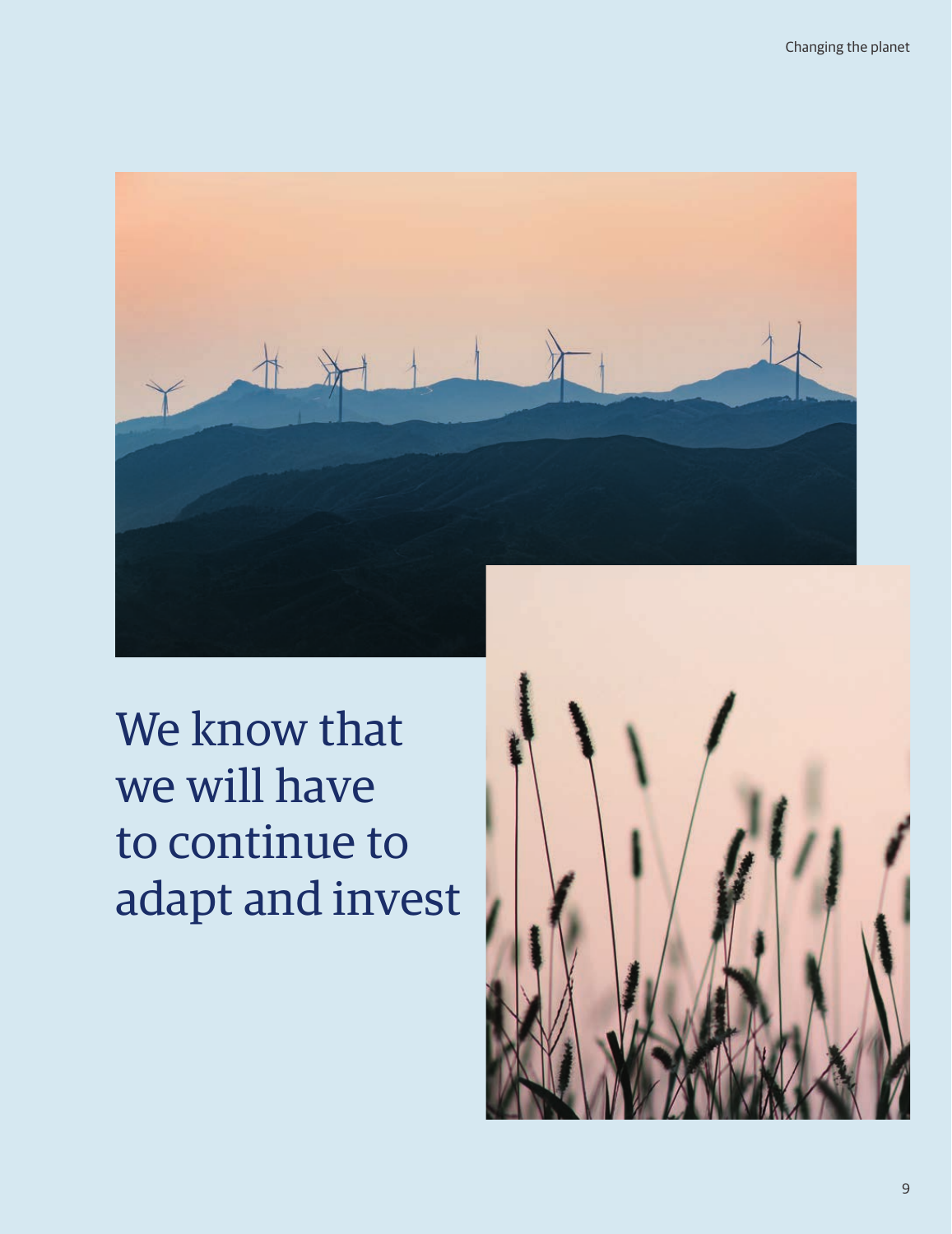The Boohoo problem is arguably the result of turning a blind eye to the issue. We are not satisfied with companies that simply report not having a modern slavery problem. Without evidence of the checks they have in place to ensure their supply chains are clean, we do not believe them. We want companies to be open about potential issues and to tell us what they are doing to address them. Transparency is everything.

#### **Going the distance**

A lot has changed in the 16 years since I joined Rathbones. We recognised the importance of responsible investing years ahead of our peers and had already started managing ethical and sustainable portfolios in 1997. We became a PRI signatory in 2009.

We know that we will have to continue to adapt and invest. I am now stewardship director. I have two colleagues supporting my work, with more appointments in the pipeline. Our priority is to protect and grow the wealth of the families and charities who entrust it to our care. Their interests often span generations, so we are long–term investors. That means it is in their interests not just that we invest in sustainable businesses, but that we try to make businesses more sustainable, too — through engagement.

Avoidance and divestment have value as strategies but, speaking personally, I believe engagement is the best way to make positive change.

*This is an edited version of an article that we first published in the autumn 2020 edition of Rathbones Review.*

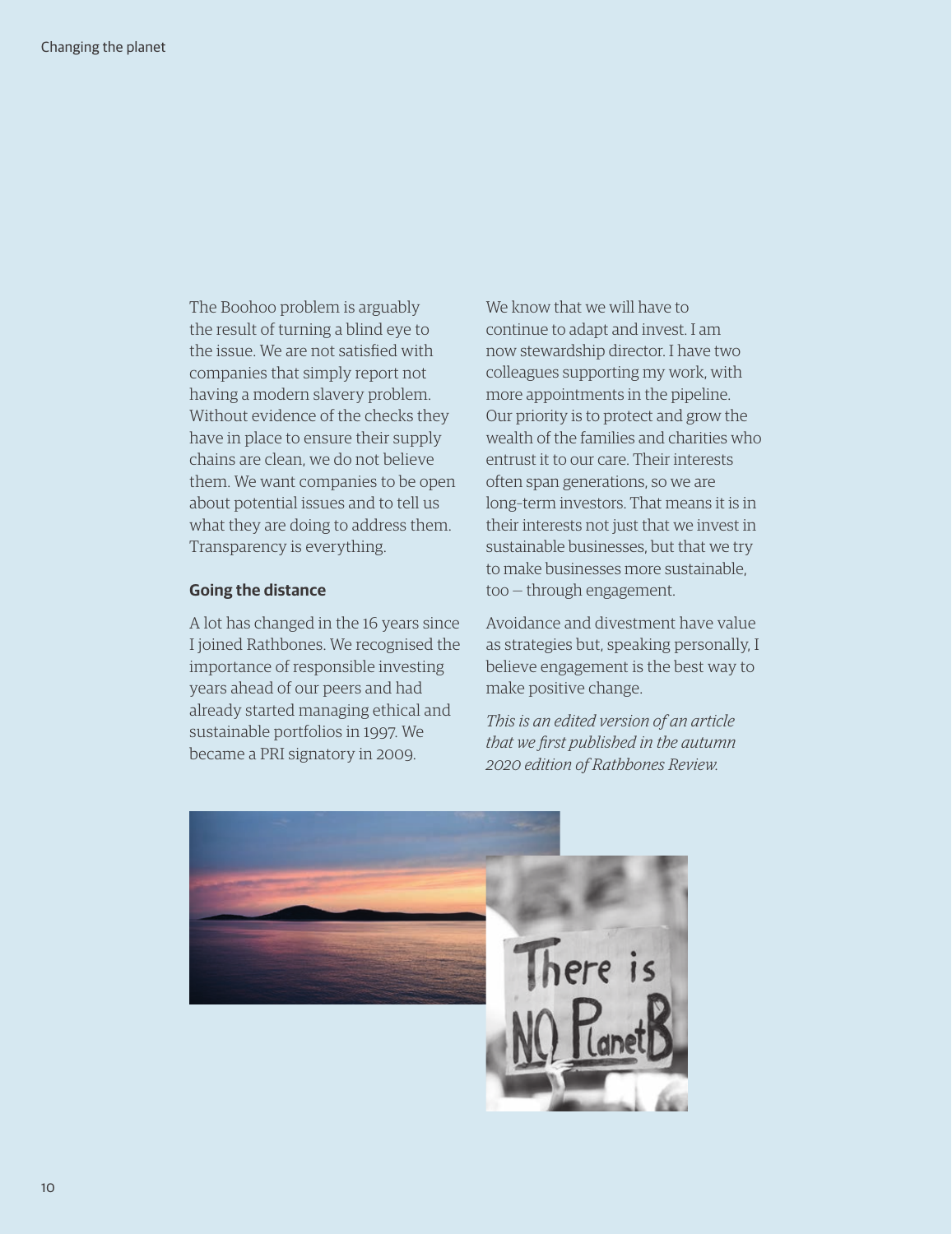## Important information

This document and the information within it does not constitute investment research or a research recommendation.

The value of investments and the income generated by them can go down as well as up.

Rathbone Investment Management International is the Registered Business Name of Rathbone Investment Management International Limited, which is regulated by the Jersey Financial Services Commission. Registered office: 26 Esplanade, St. Helier, Jersey JE1 2RB. Company Registration No. 50503.

Rathbone Investment Management International Limited is not authorised or regulated by the Prudential Regulation Authority or the Financial Conduct Authority in the UK. Rathbone Investment Management International Limited is not subject to the provisions of the UK Financial Services and Markets Act 2000 and the Financial Services Act 2012; and, investors entering into investment agreements with Rathbone Investment Management International Limited will not have the protections afforded by those Acts or the rules and regulations made under them, including the UK Financial Services Compensation Scheme.

This document is not intended as an offer or solicitation for the purchase or sale of any financial instrument by Rathbone Investment Management International Limited. The information and opinions expressed herein are considered valid at publication, but are subject to change without notice and their accuracy and completeness cannot be guaranteed.

Not for distribution in the United States. Copyright ©2021 Rathbone Brothers Plc. All rights reserved. No part of this document may be reproduced in whole or in part without express prior permission.

Rathbones and Rathbone Greenbank Investments are trading names of Rathbone Investment Management Limited, which is authorised by the PRA and regulated by the FCA and the PRA. Registered Office: Port of Liverpool Building, Pier Head, Liverpool L3 1NW. Registered in England No. 01448919. Rathbone Investment Management Limited is a wholly owned subsidiary of Rathbone Brothers Plc.

If you no longer wish to receive this publication, please call 020 7399 0000 or speak to your regular Rathbones contact.